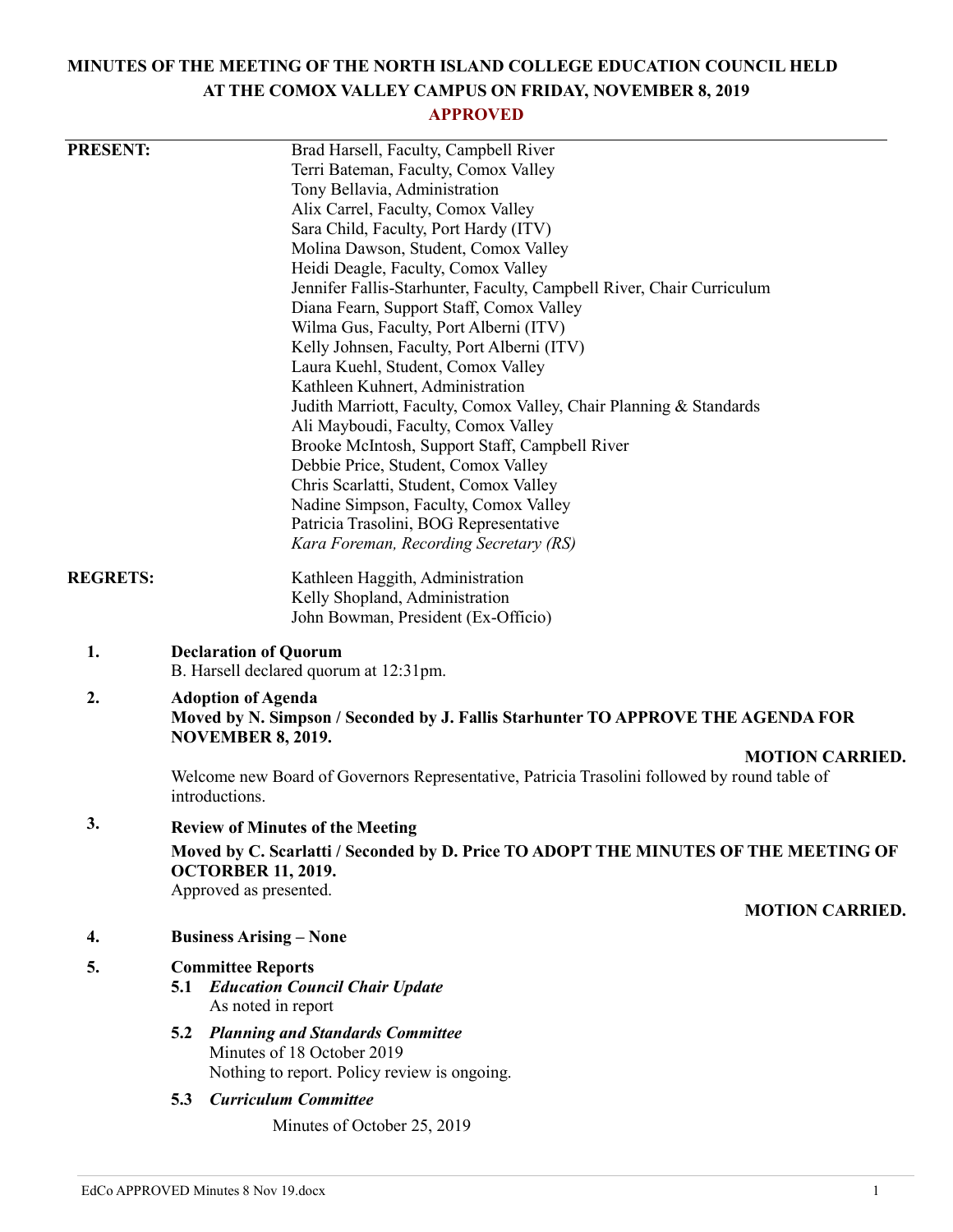#### **Applied Business Technology (ABT)**

### *Items 5.3.1, 5.3.2 and 5.3.4 were taken together*

- **5.3.1 Course Revision – ABT 020 Online Learner Success**
- **5.3.2 Course Revision – ABT 100 Introductory Keyboarding**
- **5.3.4 Course Revision – ABT 102 Keyboarding II**

## **Moved by J. Fallis Starhunter / Seconded by D. Price TO APPROVE THE COURSE REVISIONS in 5.3.1, 5.3.2 AND 5.3.4 WITH AMENDMENTS AS NOTED BELOW.**

## **EFFECTIVE/START DATE: FA 2020**

*Discussion:*

As noted below.

## **Required Revisions:**

*Course Content*

- Remove last sentence; add "Topics include:" *(on ALL relevant courses) Learning Outcomes (on ALL relevant courses)*
- Change opening sentence to "The student will be able to:"
- Remove "and" before final outcome

*Instructor Qualifications (on ALL relevant courses)*

- Change word order to "discipline relevant to…"
- **(ABT 100 & 102)**

*Prerequisites*

• Move "Pass in OAD 020" from Note to front of Prerequisites (spell out OAD)

**MOTION CARRIED.**

## *Items 5.3.3, and 5.3.5 – 5.3.7 were taken together*

- **5.3.3 ABT 101 Introduction to Computers and the Internet**
- **5.3.5 ABT 109 Human Relations for Career Success**
- **5.3.6 ABT 110 Records Management**
- **5.3.7 ABT 111 Administrative Procedures**

**Moved by J. Fallis Starhunter / Seconded by T. Bateman TO APPROVE THE COURSE REVISIONS WITH AMENDMENTS AS NOTED BELOW.**

## **EFFECTIVE/START DATE: FA 2020**

*Discussion:*

As noted below.

## **Required Revisions:**

*See changes on all relevant courses noted above AND*

(ABT 101) Remove all reference to specific software.

*Course Content*

- $\bullet$  Bullet #1; remove "10<sup>xp"</sup>
- Bullet #7; remove "10"

#### **MOTION CARRIED.**

#### *Items 5.3.8 – 5.3.12 were taken together*

- **5.3.8 ABT 116 Word Processing Level I**
- **5.3.9 ABT 117 Word Processing Level II**
- **5.3.10 ABT 120 Job Search**
- **5.3.11 ABT 126 Presentation Software**
- **5.3.12 ABT 135 Electronic Databases**

## **Moved by J. Fallis Starhunter / Seconded by B. McIntosh TO APPROVE THE COURSE REVISIONS WITH AMENDMENTS AS NOTED BELOW.**

## **EFFECTIVE/START DATE: FA 2020**

*Discussion:* As noted below. **Required Revisions:** *See changes on all relevant courses noted above AND*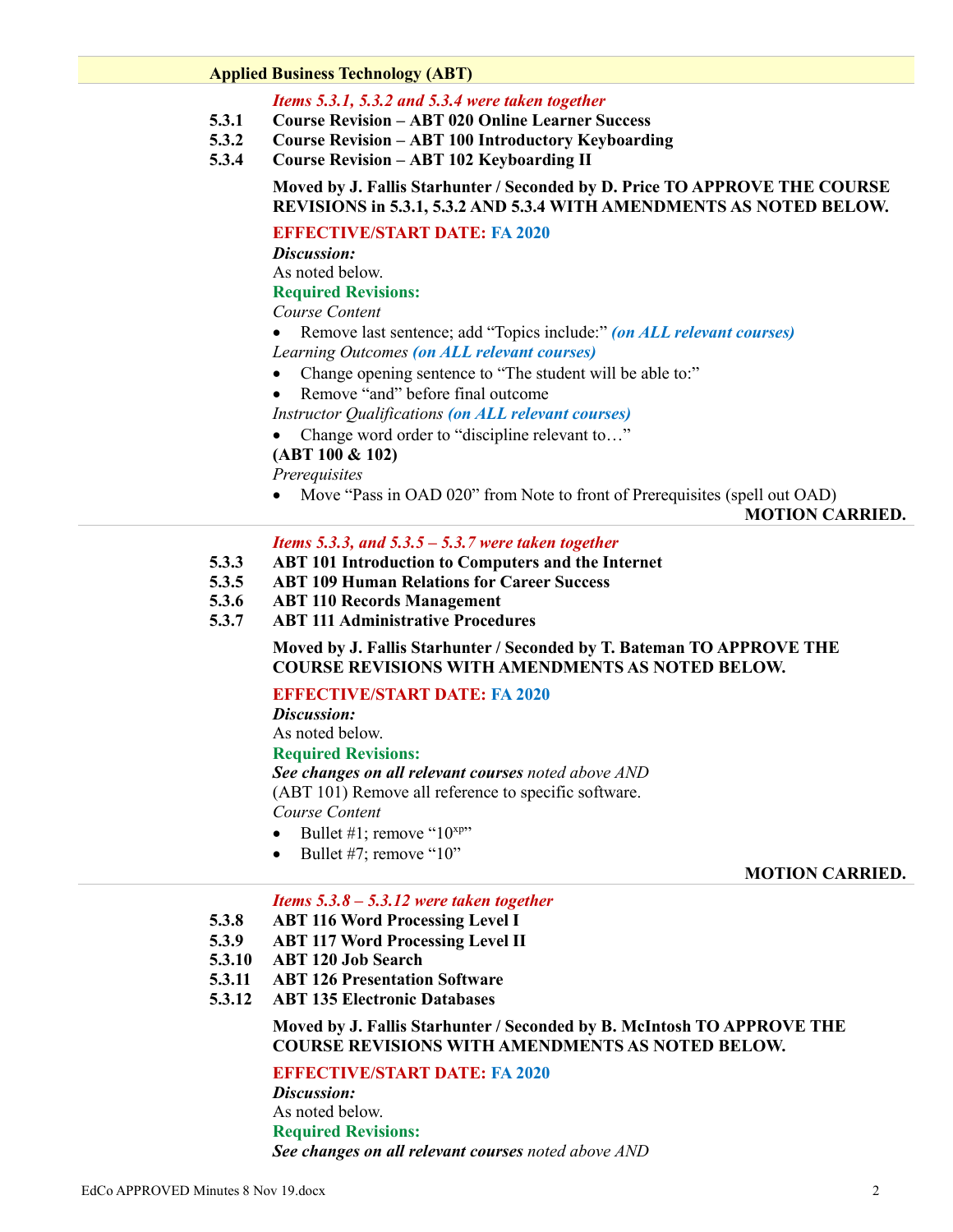(ABT 116)

*Course Content*

- $\bullet$  Bullet #5; change ABT to OAD (spelled out)
- *Student Evaluation*
- Change Chapter Assessments to "Chapter Assignments"
- (ABT 117)

*Student Evaluation*

- Change Chapter Assessments to "Chapter Assignments"
- Remove "Performance"

## **MOTION CARRIED.**

## *Items 5.3.13 – 5.3.17 were taken together*

- **5.3.13 Course Revision – ABT 145 Electronic Spreadsheets**
- **5.3.14 Course Revision – ABT 146 Advanced Electronic Spreadsheets**
- **5.3.15 Course Revision – ABT 147 Business Calculators and Mathematics**
- **5.3.16 Course Revision – ABT 148 Business English**
- **5.3.17 Course Revision – ABT 149 Business Communications**

**Moved by J. Fallis Starhunter / Seconded by D. Price TO APPROVE THE COURSE REVISIONS WITH AMENDMENTS AS NOTED BELOW.**

## **EFFECTIVE/START DATE: FA 2020**

*Discussion:* As noted below. **Required Revisions:** *See changes on all relevant courses noted above AND (ABT 148) Learning Outcomes* #5; different language for "gender-free" (remove "free")

**MOTION CARRIED.**

## *Items 5.3.18 – 5.3.23 were taken together*

- **5.3.18 Course Revision – ABT 150 Personal Information Manager (PIM) Software**
- **5.3.19 Course Revision – ABT 151 Desktop Publishing**
- **5.3.20 Course Revision – ABT 152 Integrated Project - Administrative**
- **5.3.21 Course Revision – ABT 161 Accounting I**
- **5.3.22 Course Revision – ABT 162 Accounting II**
- **5.3.23 Course Revision – ABT 165 Computerized Accounting**

## **Moved by J. Fallis Starhunter / Seconded by N. Simpson TO APPROVE THE COURSE REVISIONS WITH AMENDMENTS AS NOTED BELOW.**

## **EFFECTIVE/START DATE: FA 2020**

*Discussion:*

As noted below.

**Required Revisions:**

*See changes on all relevant courses noted above AND (ABT 161)*

*Learning Outcomes*

- #7; remove "related" and change "practices" to "principles"
- $\bullet$  #11; remove "independently"

*(ABT 162)*

## *Learning Outcomes*

- #8; remove "independently"
- *(ABT 165)*

*Learning Outcomes*

#7; add "forms" after Employment

## **MOTION CARRIED.**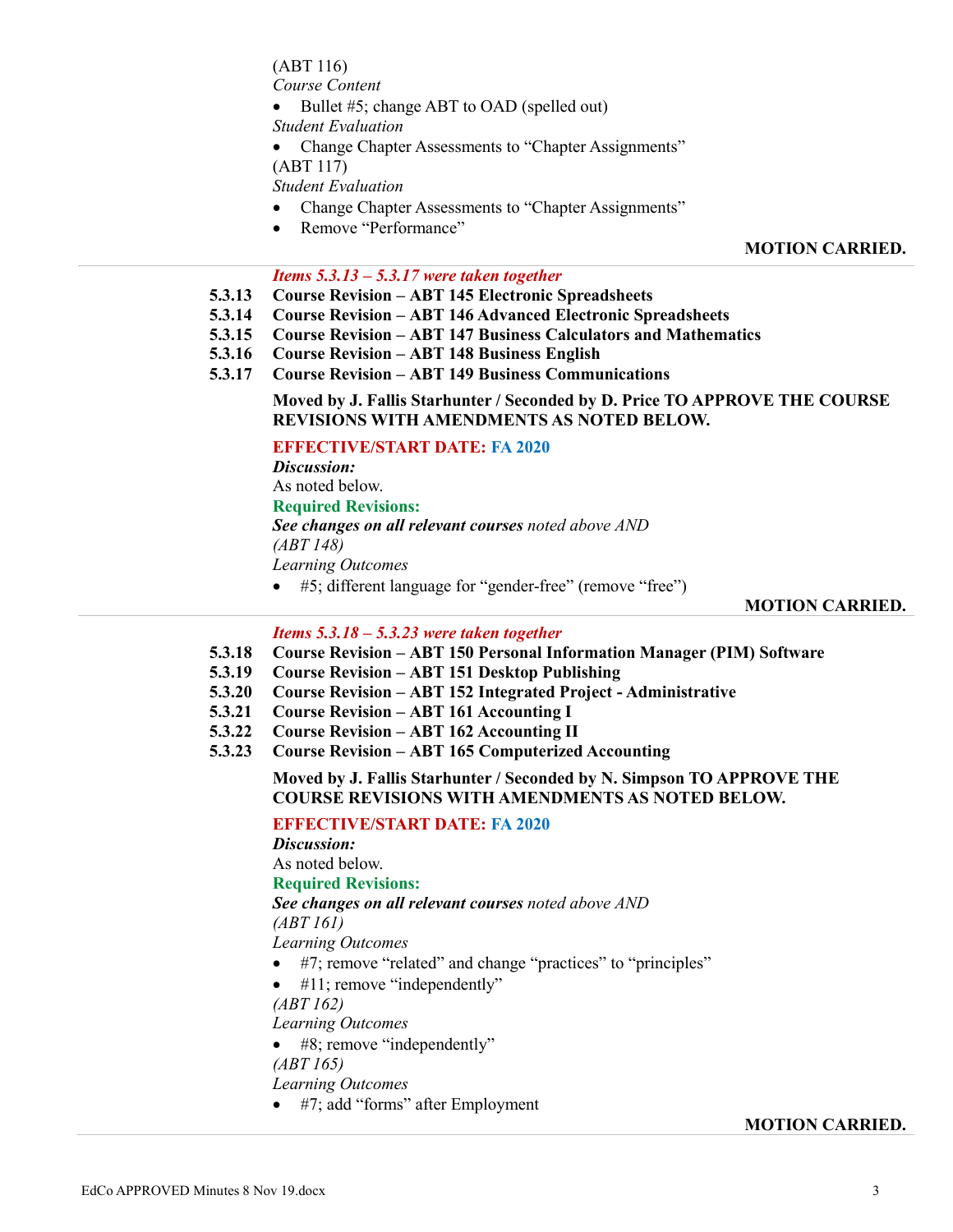#### **Humanities**

#### *Items 5.3.24 and 5.3.25 were taken together*

- **5.3.24 Course Revision – PHI 100 Introductory Philosophy: Knowledge & Reality**
- **5.3.25 Course Revision – PHI 220 Philosophy of Love & Sex**

## **Moved by J. Fallis Starhunter / Seconded by C. Scarlatti TO APPROVE THE COURSE REVISIONS WITH AMENDMENTS AS NOTED BELOW.**

## **EFFECTIVE/START DATE: FA 2020**

#### *Discussion:*

Concern was expressed about the wording in Student Evaluation; "may include" implies that the assessments could result in all multiple choice exams. It was acknowledged that the learning outcomes could not be met with all multiple choice exams but the language is too vague.

#### **Required Revisions:**

*Course Content*

"such as…" *(on both courses)*

*Student Evaluation (on both courses)*

• "may include..."

## **(4 in favour/12 opposed/2 abstentions [chairs]) MOTION DEFEATED.**

## **Interactive Media**

## **5.3.26 Program Revision – Mobile Application Development Certificate**

## **Moved by J. Fallis Starhunter / Seconded by A. Carrel TO APPROVE THE PROGRAM REVISION WITH AMENDMENTS AS NOTED BELOW.**

## **EFFECTIVE/START DATE: FA 2020**

#### *Discussion:*

Program revision form wasn't updated to match changes made after Curriculum meeting. If changes done, will add to December  $13<sup>th</sup>$  EdCo agenda.

## **Required Revisions:**

## *Program Revision forms (on ALL relevant programs)*

- Update to match revisions on calendar pages
- Update all new course codes

#### *Calendar pages*

*Completion Requirements (on ALL relevant programs)*

- Remove "maintain an overall C average and must"
- Change "with" to "within"
- Add "to the program." at end of sentence

#### **MOTION DEFEATED.**

### *Items 5.3.27 – 5.3.30 were taken together*

- **5.3.27 Program Revision – Web and Mobile Application Development – Interactive Media Diploma**
- **5.3.28 Program Revision – Communication Design – Interactive Media Diploma**
- **5.3.29 Program Revision – Web Design – Interactive Media Certificate**
- **5.3.30 Program Revision – Advanced Communication and Interactive Design – Interactive Media Diploma**

**Moved by J. Fallis Starhunter / Seconded by C. Scarlatti TO APPROVE THE PROGRAM REVISIONS WITH AMENDMENTS AS NOTED BELOW.**

## **EFFECTIVE/START DATE: FA 2020**

*Discussion:* As noted below. **Required Revisions:** *See changes on all relevant programs noted above AND Calendar pages*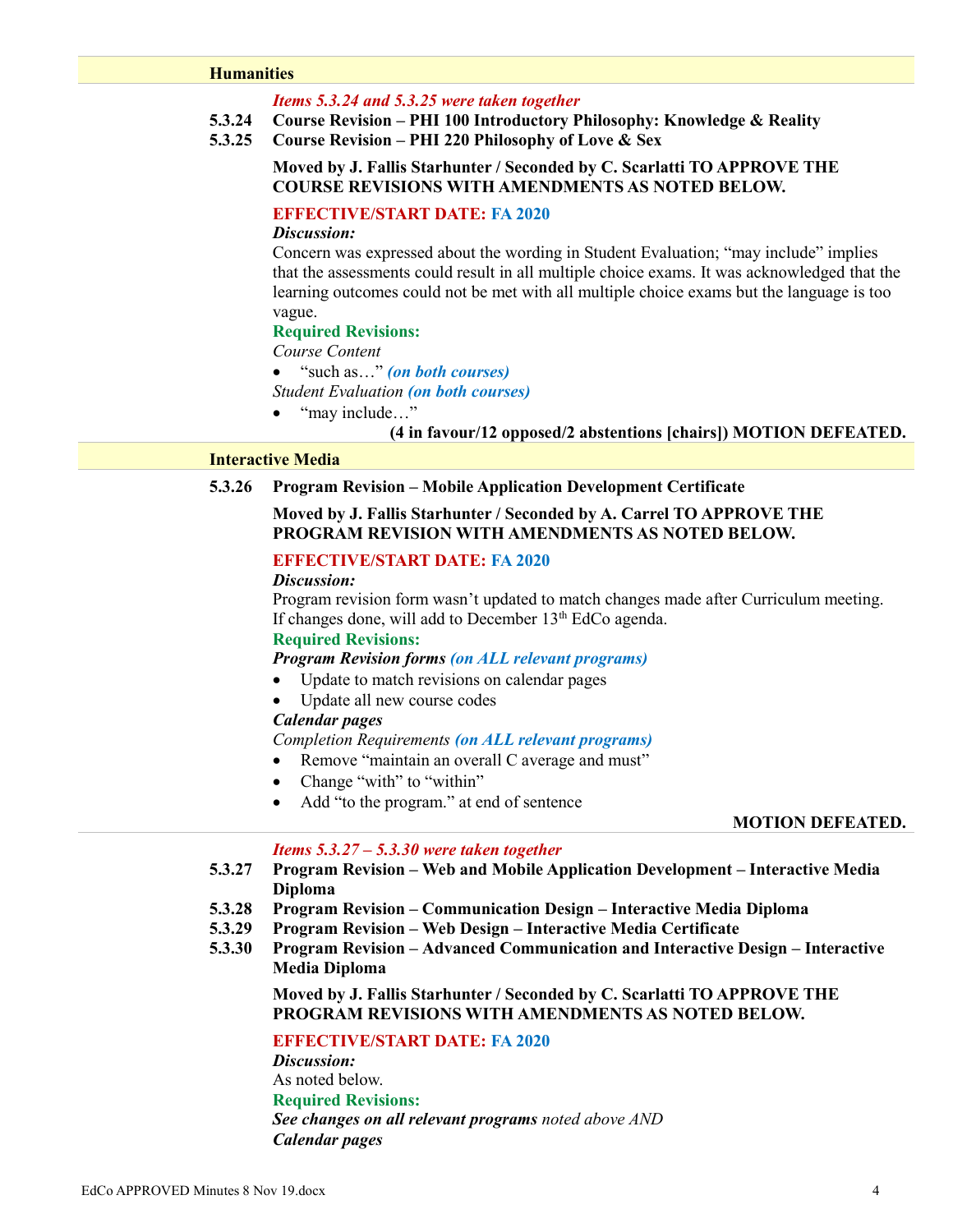*Program Requirements*

- Remove duplicate ENG 127 (listed next to ENG 122) *(on ALL relevant programs) (5.3.30 Advanced Communication Diploma)*
- Design & Development streams; Year 2; remove "Optional work term…"
- Design & Development streams; Year 3; Note on electives; for clarity, amend to "Electives and choice of English may be chosen…"

## **MOTION CARRIED.**

## *Items 5.3.31 – 5.3.33 were taken together*

- **5.3.31 Course Revision – FIN 217 Screen Printing**
- **5.3.32 Course Revision – IMG 105 Communication Design 1**
- **5.3.33 Course Revision – IMG 112 Typography**

## **Moved by J. Fallis Starhunter / Seconded by N. Simpson TO APPROVE THE COURSE REVISIONS.**

## **EFFECTIVE/START DATE: FA 2020**

*Discussion:* Approved as is.

**MOTION CARRIED.**

*Items 5.3.34 – 5.3.35 were taken together*

- **5.3.34 Course Revision – IMG 209 User Experience and Interface Design**
- **5.3.35 Course Revision – IMG 215 Android Application Development**

**Moved by J. Fallis Starhunter / Seconded by T. Bateman TO APPROVE THE COURSE REVISIONS.**

**EFFECTIVE/START DATE: FA 2020**

*Discussion:*

Approved as is.

**MOTION CARRIED.**

**5.3.36 New Course – DGL 101 Digital Culture**

**Moved by J. Fallis Starhunter / Seconded by T. Bateman TO APPROVE THE NEW COURSE.**

## **EFFECTIVE/START DATE: FA 2020**

*Discussion:* Approved as is.

**MOTION CARRIED.**

**5.3.37 New Course – DGL 104 Software Architecture**

**Moved by J. Fallis Starhunter / Seconded by C. Scarlatti TO APPROVE THE NEW COURSE.**

## **EFFECTIVE/START DATE: FA 2020**

*Discussion:* Approved as is.

#### **MOTION CARRIED.**

**5.3.38 New Course – DGL 222 Advanced Topics in Design**

**Moved by J. Fallis Starhunter / Seconded by C. Scarlatti TO APPROVE THE NEW COURSE.**

## **EFFECTIVE/START DATE: FA 2020**

*Discussion:* Approved as is.

**MOTION CARRIED.**

*Items 5.3.39 and 5.3.41 were taken together*

**5.3.39 Course Deactivation – IMG 102 Computer Graphics 1**

**5.3.40 Course Deactivation – IMG 103 Computer Graphics 2**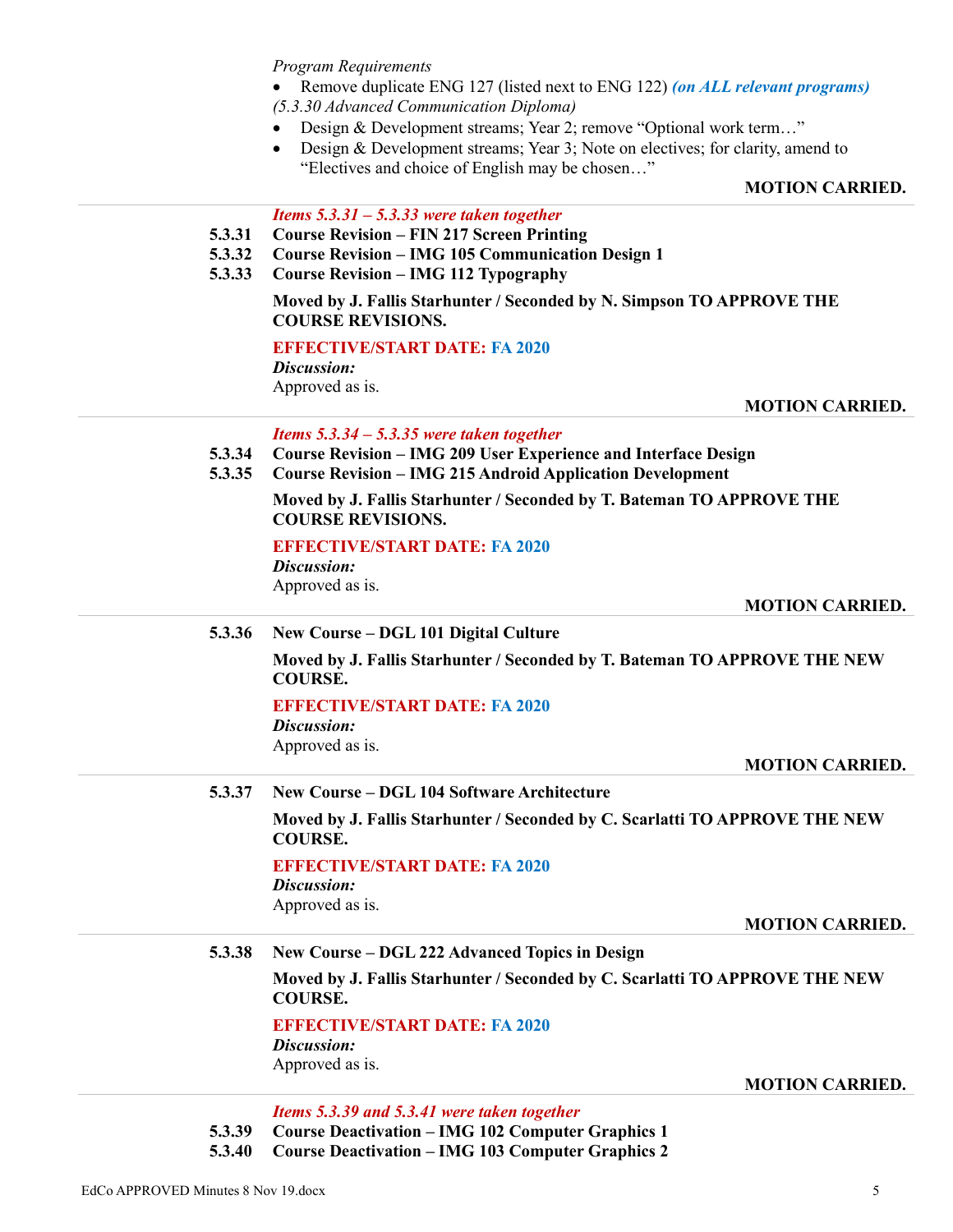## **5.3.41 Course Deactivation – IMG 240 Emerging Technologies**

**Moved by J. Fallis Starhunter / Seconded by N. Simpson TO APPROVE THE COURSE DEACTIVATIONS.**

**EFFECTIVE/START DATE: FA 2020**

*Discussion:* Approved as is.

**MOTION CARRIED.**

## **Fine Arts**

**5.3.42 Course Revisions – FIN 247 Introduction to Digital Photography**

**Moved by J. Fallis Starhunter / Seconded by D. Fearn TO APPROVE THE COURSE REVISION.**

### **EFFECTIVE/START DATE: FA 2020**

*Discussion:* Approved as is.

**MOTION CARRIED.**

## **Math & Science**

**5.3.43 New Program – Computer Information Systems (CIS)**

**Moved by J. Fallis Starhunter / Seconded by C. Scarlatti TO APPROVE THE NEW PROGRAM WITH AMENDMENTS AS NOTED BELOW.**

## **EFFECTIVE/START DATE: FA 2020**

*Discussion:*

As noted below.

## **Required Revisions:**

*Admission Requirements (add to ALL relevant courses)*

- English: Add "C+ in" before ESL 092
- Math: Add " or C+ in MAT 053" and remove prior "or" *Completion Requirements*
- $\bullet$  3<sup>rd</sup> bullet; change to "Obtain an overall average of C+." *Completion Timelines*
- Add "of admission to the program." to end of sentence

**MOTION CARRIED.**

## **5.3.44 Course Revision – CPS 101 Computer Programming II**

**Moved by J. Fallis Starhunter / Seconded by D. Fearn TO APPROVE THE COURSE REVISION.**

## **EFFECTIVE/START DATE: FA 2020**

*Discussion:* Approved as is.

**MOTION CARRIED.**

## **5.3.45 New Course – CPS 110 Information Technology Essentials**

**Moved by J. Fallis Starhunter / Seconded by D. Price TO APPROVE THE NEW COURSE WITH AMENDMENTS AS NOTED BELOW.**

## **EFFECTIVE/START DATE: FA 2020**

#### *Discussion:*

Department confirmed that all consultations will be completed after EdCo approval and before submitting to Student Records.

Revisions as noted below.

## **Required Revisions:**

*#16 Prerequisites*

• Amend English requirements as noted in 5.3.43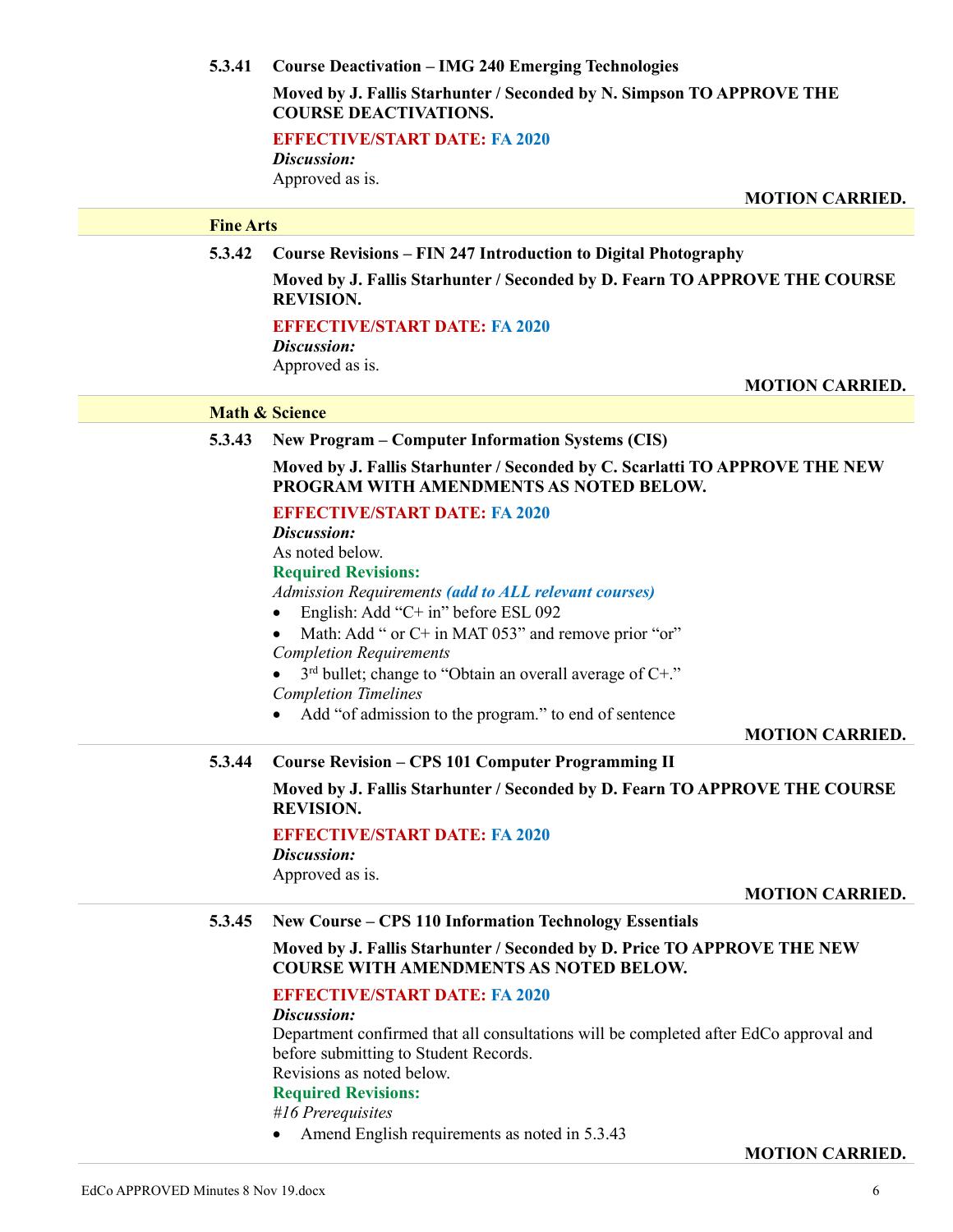**5.3.46 New Course – CPS 113 Operating Systems and Architecture**

**Moved by J. Fallis Starhunter / Seconded by D. Fearn TO APPROVE THE NEW COURSE WITH AMENDMENTS AS NOTED BELOW.**

|        | COUNSE WITH AMENDMENTS AS NOTED BELOW.                                                                                     |
|--------|----------------------------------------------------------------------------------------------------------------------------|
|        | <b>EFFECTIVE/START DATE: FA 2020</b>                                                                                       |
|        | Discussion:                                                                                                                |
|        | As noted below.                                                                                                            |
|        | <b>Required Revisions:</b>                                                                                                 |
|        | #16 Prerequisites                                                                                                          |
|        | Amend English and Math requirements as noted in 5.3.43                                                                     |
|        | #19 Learning Outcomes                                                                                                      |
|        | #4; change "interactive" to "interaction"                                                                                  |
|        | <b>MOTION CARRIED.</b>                                                                                                     |
| 5.3.47 | New Course – CPS 114 Algorithms and Programming                                                                            |
|        |                                                                                                                            |
|        | Moved by J. Fallis Starhunter / Seconded by N. Simpson TO APPROVE THE NEW<br><b>COURSE WITH AMENDMENTS AS NOTED BELOW.</b> |
|        | <b>EFFECTIVE/START DATE: FA 2020</b>                                                                                       |
|        | Discussion:                                                                                                                |
|        | As noted below.                                                                                                            |
|        | <b>Required Revisions:</b>                                                                                                 |
|        | #16 Prerequisites                                                                                                          |
|        | Amend English and Math requirements as noted in 5.3.43                                                                     |
|        | <b>MOTION CARRIED.</b>                                                                                                     |
| 5.3.48 | New Course – CPS 127 Software Engineering Process                                                                          |
|        |                                                                                                                            |
|        | Moved by J. Fallis Starhunter / Seconded by T. Bateman TO APPROVE THE NEW<br><b>COURSE WITH AMENDMENTS AS NOTED BELOW.</b> |
|        | <b>EFFECTIVE/START DATE: FA 2020</b>                                                                                       |
|        | Discussion:                                                                                                                |
|        | As noted below.                                                                                                            |
|        | <b>Required Revisions:</b>                                                                                                 |
|        | #10 Title                                                                                                                  |
|        | Change "Practice" to "Process"                                                                                             |
|        | <b>MOTION CARRIED.</b>                                                                                                     |
| 5.3.49 | New Course – CPS 128 Web Scripting                                                                                         |
|        |                                                                                                                            |
|        | Moved by J. Fallis Starhunter / Seconded by C. Scarlatti TO APPROVE THE NEW<br><b>COURSE.</b>                              |
|        | <b>EFFECTIVE/START DATE: FA 2020</b>                                                                                       |
|        | Discussion:                                                                                                                |
|        | Approved as presented.                                                                                                     |
|        | <b>MOTION CARRIED.</b>                                                                                                     |
| 5.3.50 | New Course – CPS 129 Systems Administration                                                                                |
|        |                                                                                                                            |
|        | Moved by J. Fallis Starhunter / Seconded by N. Simpson TO APPROVE THE NEW<br><b>COURSE.</b>                                |
|        | <b>EFFECTIVE/START DATE: FA 2020</b>                                                                                       |
|        | Discussion:                                                                                                                |
|        | Approved as presented.                                                                                                     |
|        | <b>MOTION CARRIED.</b>                                                                                                     |
| 5.3.51 | <b>New Course – LRN 100 Learning Skills for Technology Students</b>                                                        |
|        |                                                                                                                            |
|        | Moved by J. Fallis Starhunter / Seconded by D. Price TO APPROVE THE NEW<br><b>COURSE WITH AMENDMENTS AS NOTED BELOW.</b>   |

**EFFECTIVE/START DATE: FA 2020**